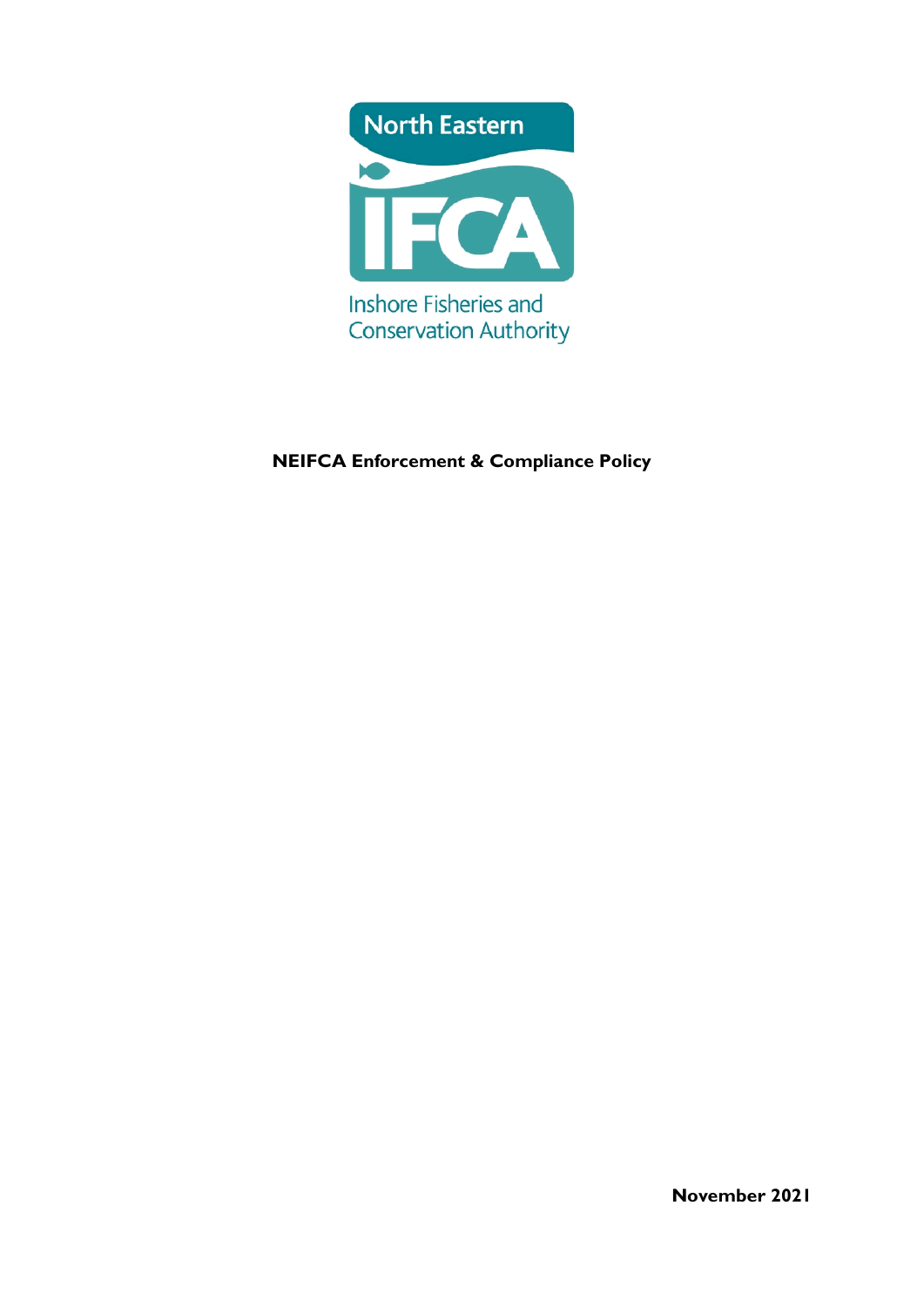# **Contents**

|     |                                       | Page                    |
|-----|---------------------------------------|-------------------------|
| 1.0 | <b>Introduction</b>                   | 3                       |
| 2.0 | The Purpose and Method of Enforcement | 3                       |
| 3.0 | <b>The Principles of Enforcement</b>  | 3                       |
| 4.0 | <b>Proportionality</b>                | $\overline{\mathbf{4}}$ |
| 5.0 | <b>Targeting</b>                      | 4                       |
| 6.0 | Consistency                           | 4                       |
| 7.0 | <b>Transparency</b>                   | 5                       |
| 8.0 | <b>Accountability</b>                 | 5                       |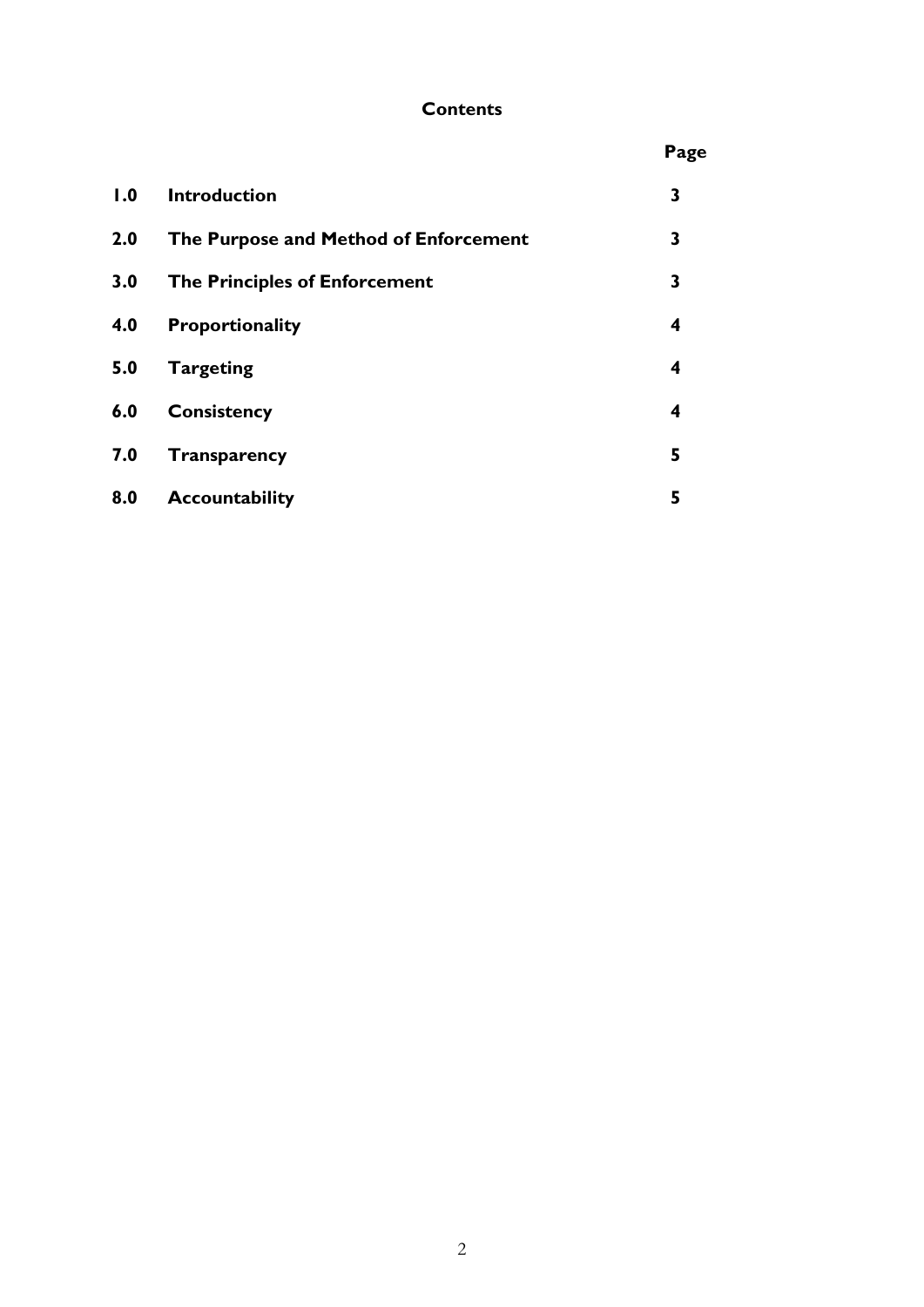### **1.0 Introduction**

The North Eastern Inshore Fisheries and Conservation Authority ("NEIFCA") was established on 1 April 2011 by virtue of the Marine and Coastal Access Act 2009 ("the 2009 Act") to ensure the sustainable exploitation of sea fisheries resources fisheries and to protect the wider marine environment within its District. The 2009 Act also places a duty on NEIFCA to further the conservation objectives of Marine Conservation Zones (MCZs).

This enforcement policy statement is in accordance with the Regulators' Compliance Code and the regulatory principles required under the Legislative Regulatory Reform Act 2006. It sets out the general principles and approach which NEIFCA is expected to follow. The appropriate use of enforcement powers, including prosecution, is important both to secure compliance with the law and to ensure those who have duties under it may be held to account for harm caused to the marine eco system.

## **2.0 The Purpose and Method of Enforcement**

The purpose of NEIFCA is to sustainably manage the marine ecosystem by limiting impacts from exploitation of the marine environment.

The purpose of enforcement is to:

- Ensure that those engaged in fishing comply with all legal requirements.
- Ensure those who breach legal requirements, including company directors and managers who fail in their responsibilities are held to account.
- Improve levels of compliance.

NEIFCA has a range of powers at its disposal in seeking to secure compliance with the law and to ensure a proportionate response to criminal offences. This includes giving advice to stakeholders, gathering evidence, evaluating options and proposing management solutions in order to protect local fisheries and eco systems.

Prosecution, formal caution, fixed administrative penalties and verbal re-briefs are important ways to bring offenders to account for breaches of the law and where appropriate to do so. NEIFCA will use its powers of enforcement in accordance with this policy.

NEIFCA will use its discretion in deciding when to investigate or what enforcement action may be appropriate. Its decisions will be made in accordance with the following principles.

## **3.0 The Principles of Enforcement**

NEIFCA believes in firm but fair enforcement of those laws which protect marine ecosystems from the impact of exploitation. They should be informed by the principles of proportionality in applying the law and securing compliance; consistence of approach; targeting of enforcement action; transparency about how it operates, what those regulated should expect and accountability for its actions.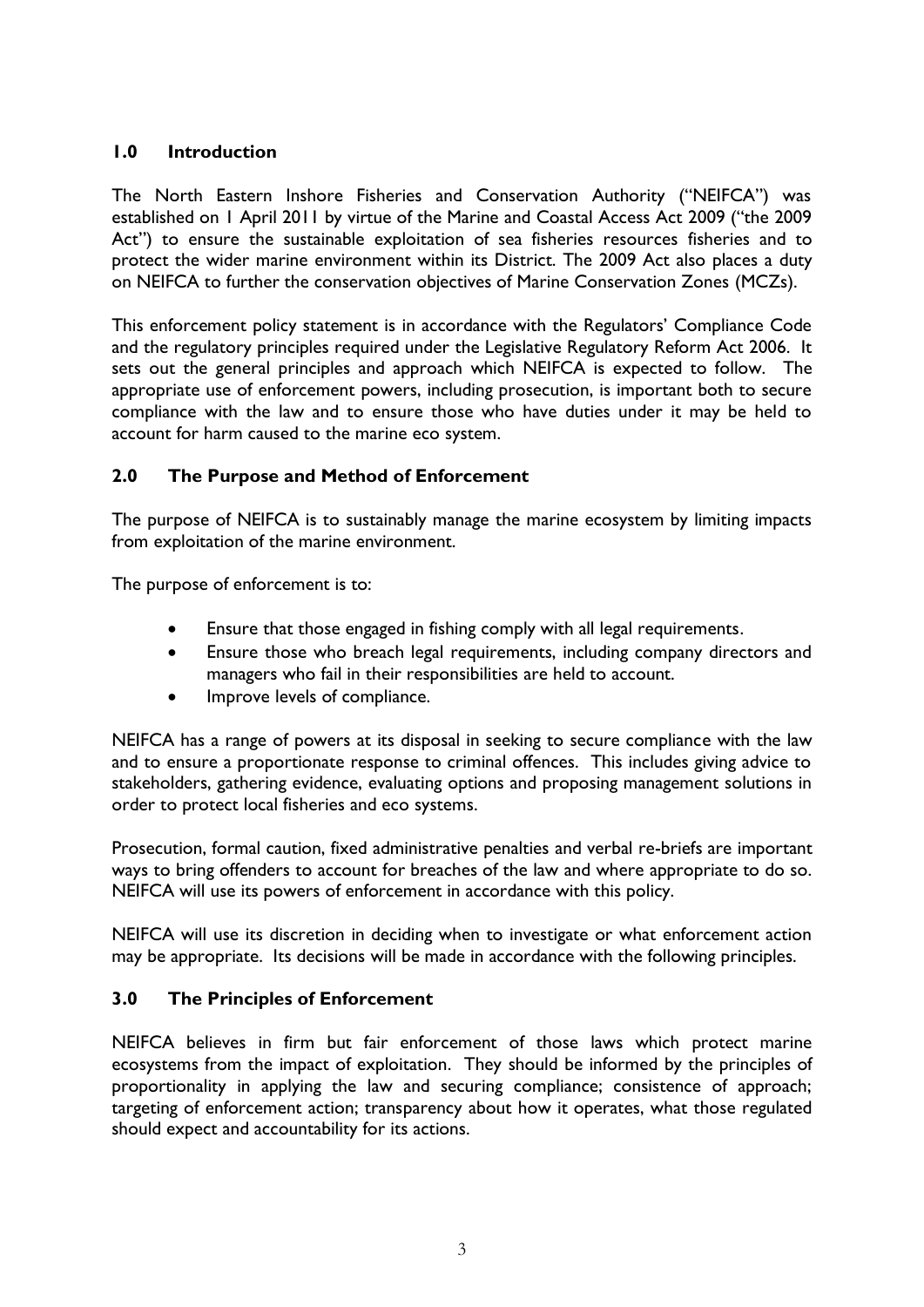### **4.0 Proportionality**

Proportionality means that any enforcement action taken will be informed by an assessment of the respective level of risk of harm to the marine ecosystem.

Applying the principle of proportionality means that NEIFCA will take account of the seriousness of the alleged offence alongside its impact on the marine ecosystem.

A risk-based approach is central to the Authority's enforcement delivery and will ensure that any subsequent action taken is proportionate to the scale and impact of the activity in question.

## **5.0 Targeting**

Targeting means making sure that resources are targeted primarily on those whose activities give rise to the most serious risks of harm to marine ecosystems and any subsequent action is focussed on such. Such targeting will also be informed by intelligence collated collaboratively by Authority officers and key partner agencies.

The primary drivers which underpin NEIFCA's risk-based approach are based upon the legal requirements of the regulations to protect the marine environment through sustainable risk-based management practices. Strategic deployment of resources is determined in line with these principles, which identify the sensitivity of an activity and the likelihood of it causing environmental harm. This enables prioritisation and targeting of resource to the more sensitive marine areas.

Through its risk-based and intelligence-led enforcement our officers will strive to identify those operators who are working in the highest risk areas using methods which are likely to cause the greatest damage. Operators who are compliant and adopt the least damaging methods of exploitation are likely to be inspected less than those who are non-compliant.

Enforcement action will be directed against those who are legally responsible for any breach of regulation. Where several parties are accountable for their actions NEIFCA may take action against more than one when it is appropriate to do so in accordance with this policy.

NEIFCA maintains an overriding risk management policy which covers all areas of operation including comprehensive risk registers and an enforcement risk matrix.

The risk registers are reviewed and updated on a six-monthly basis or sooner if the need arises. The authority's risk-based management policy and associated risk registers are posted on the authority's website

#### **6.0 Consistency**

Consistency of approach does not mean uniformity. It means taking a similar approach in similar circumstances to achieve similar ends. NEIFCA recognises that in practice, consistency is not a simple matter.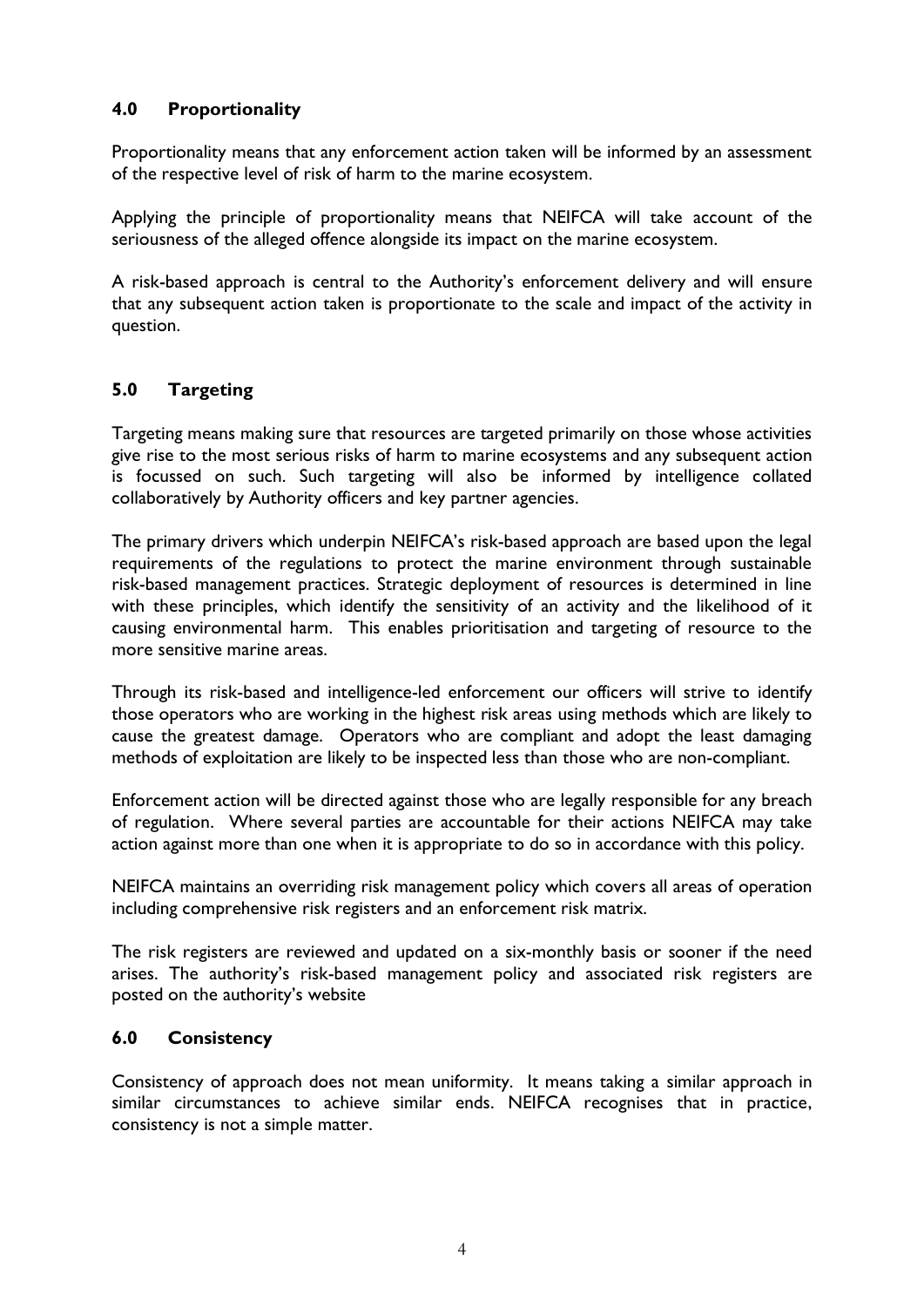Any decisions will be taken in line with current guidance from Government, statutory nature conservation and marine management bodies and all supporting legislation is underpinned by an environmental and/or regulatory impact assessment.

Enforcement and compliance work is only undertaken by competent, qualified and warranted Inshore Fishery and Conservation Officers and any decision making surrounding sanctions is independently supported by the Authority's legal advisors to ensure that both consistency and proportionality is maintained throughout.

Consistency of approach is key to the Authority's decision making. All monitoring control and surveillance activities are both risk-based and intelligence-led. All investigation and enforcement actions are tailored to each individual case and the circumstances surrounding such although as far as possible, similar matters will be dealt with in a similar manner. In terms of consistency of standards all Officers and supporting prosecutors work to nationally agreed conventions and protocols from investigation through to any formal sanctioning.

### **7.0 Transparency**

Transparency means helping stakeholders to understand what is expected of them and what they should expect from NEIFCA.

All NEIFCA's actions are undertaken against a background of public accountability. The NEIFCA website is used to provide information about its functions and guidance about its activities. We publish key policies, plans and reports and proceedings of NEIFCA meetings which are available on our website. Information is also circulated via regular newsletters and notices posted throughout the NEIFCA district. NEIFCA retains active membership of the National Association of IFCAs and supports a regional joint coastal enforcement group where partner authorities meet to discuss the delivery of enforcement and compliance work alongside a national Inshore Marine Enforcement Group (NIMEG). Continuing active engagement within these groups enhances both the consistency and standard of NEIFCA's approach to statutory work including enforcement. Regular meetings are also held with relevant stakeholders and interested parties to discuss the work of NEIFCA.

#### **8.0 Accountability**

Regulators are accountable to the public for their actions. This means that enforcing authorities must have policies and standards against which they can be judged and an effective and easily accessible mechanism for dealing with comments and handling complaints.

NEIFCA procedures for dealing with comments and handling complaints are set out within its feedback and communication strategies which are published on its website.

We are accountable to the Courts, the fishing industry, its representatives, the government and the public at large. Accountability is ensured through transparent reporting channels which includes reporting on the outcome of prosecutions.

Ensuring a high level of compliance in all areas where NEIFCA has the regulatory responsibility is fundamental. Without compliance there could be potential social, economic and environmental impact.